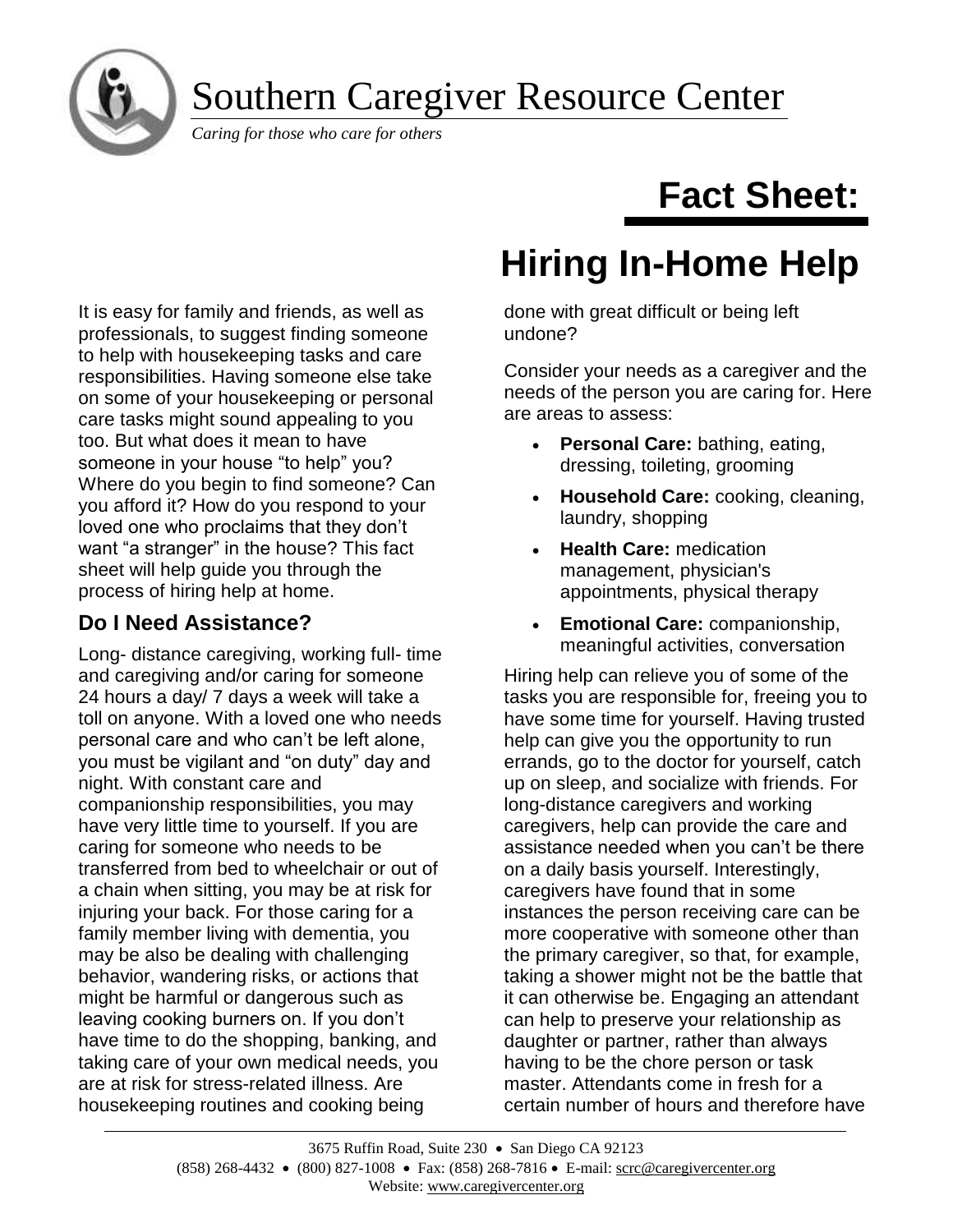the energy to be engaging and encouraging in a way you might be too exhausted to do around the clock.

*Hiring help might not only be a necessity but a gift you can give yourself.*

#### **My Loved One Only Wants** *Me* **to Help**

It can be hard for your loved one to accept help from a stranger. Initially, it will be important for you to be present to help the attendant and the care receiver to establish a successful relationship. You can show the attendant how you do things, so the help that is given will feel familiar and comfortable. Let your loved one know that YOU need help, and that this is something they can do to help you care for them. Reassure your loved one that hiring help does not signal that you are going to abandon them.

If your loved one lives alone, you might hear, "I don't need any help." Suggest that it will make YOU feel more comfortable knowing someone is there part of the day. You can also suggest that they "just try it for a week." This will give your loved one some control in decision making and help them be open to having an attendant.

The transition to an attendant might be easier if the attendant shares a similar cultural background or language. The care receiver may have a preference for a male or female attendant. However, wonderful attendants come from all backgrounds, and being open to a caring, competent attendant from a different ethnicity or cultural background than your own can lead to rewarding bonds.

Sometimes the best way to get an attendant accepted is to hire a "housekeeper." Care receivers are often more open to having someone come in and "help" with the housework before they are willing to accept someone to help with personal care. This

gives your loved one time to become familiar with the attendant and build trust.

## **"I Don't Want a Stranger in My House!"**

We all react differently to interacting with someone we don't know. For some people, meeting someone new is an enjoyable and interesting opportunity. But for others who are naturally more reticent or are feeling vulnerable due to their illness, there is great reluctance to exposing their private life and personal living space.

Hiring someone through an agency will give you some choice for attendant selection. Most agencies have done background checks and bonded the people who work for them—be sure to ask if this is the case. And if you feel uncomfortable with the person who is sent, you can always ask the agency to send someone else. But typically, an agency will attempt to match the attendant to your specific needs and requests, so if you aren't immediately comfortable with the attendant sent, consider giving it a day or two to warm up to them.

Caregivers and care receivers often worry that their belongings will be stolen. This does happen, but it is much rarer than you might be led to believe. Lock up or take out of the house any especially valuable belongings, such as heirloom jewelry, just to make yourself less anxious about this happening. Keep track of cash and checks/checkbooks/credit cards. If hiring through a homecare agency report any concerns you might have. If hiring privately, schedule a time to discuss the concerns directly with the caregiver. If your loved one has dementia, they may report an item as "missing" when it is only misplaced or stashed away.

## **How Do I Find Help?**

There are formal and informal ways of finding an attendant. The formal way is to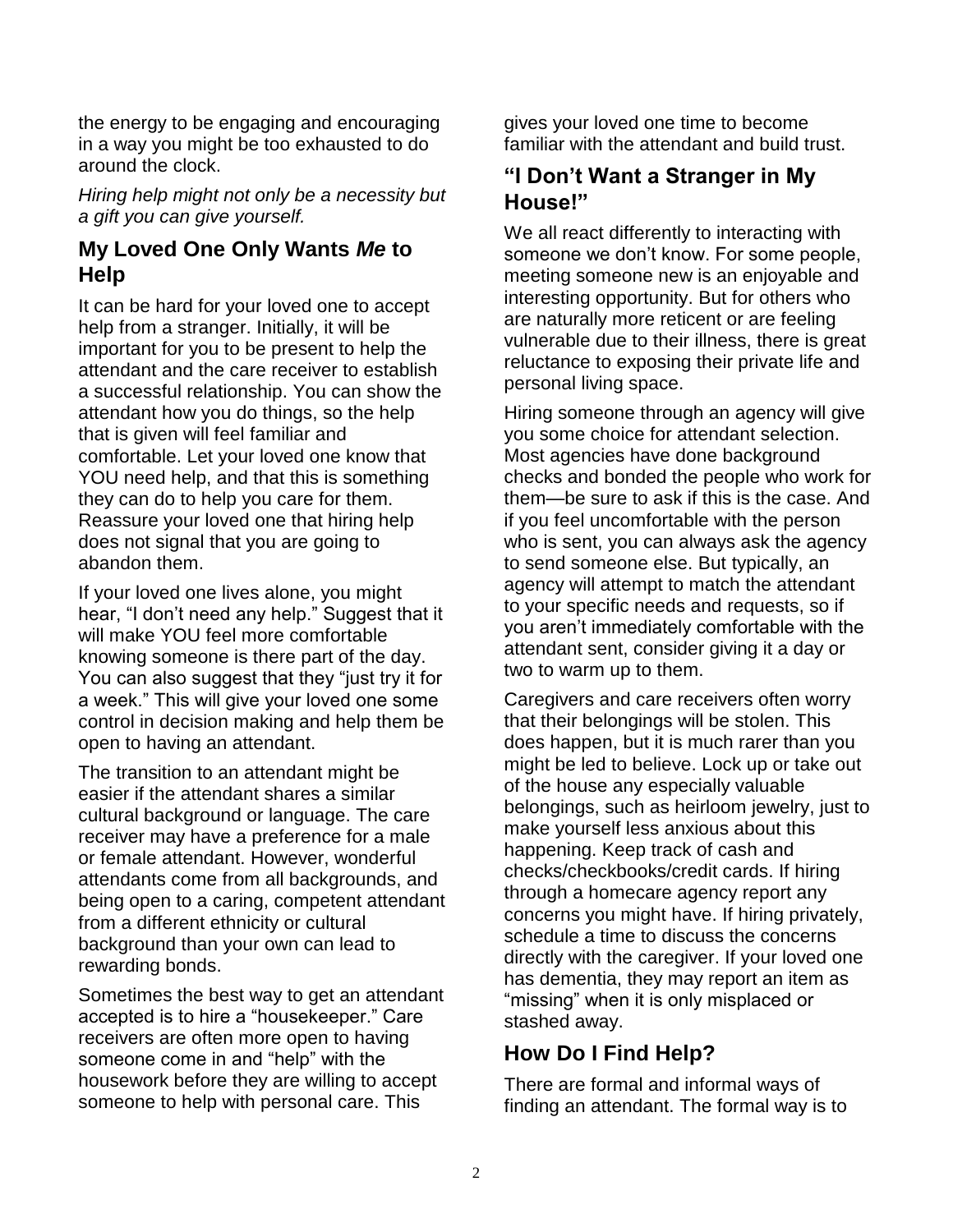contact a Home Care Agency located near to where your loved one lives. A long list of agencies will be available in most urban and suburban communities. This can make it difficult to figure out who to contact first. Far fewer agencies serve rural areas, limiting options for hiring care. People who can help you select the right agency for your needs include your doctor and their staff, your friends/family who have used an agency, and others in your community whom you trust, such as your faith community, your local senior center, etc. Also check for agency reviews from trusted online sources and consider contacting your local Area Agency on Aging to ask whom they hold contract(s) with for their clients.

Key questions to ask:

- Is the agency licensed by the state? (Many but not all states require licensing to operate a Home Care Agency). Ask how long they have been in business.
- Are the workers licensed and insured? How does the agency train, supervise, and monitor their workers?
- Request that the agency send you a packet of information that describes their services, fees, and a list of references. This will give you an opportunity to review the information before sitting face to face with an agency representative.

## **Home Care Agency Pros and Cons**

#### **Pros:**

• Screening, hiring/firing, pay and taxes are handled through the agency. Note: Some agencies work as "employment agencies," and their workers are contractors, not employees of the agency. Be clear on what the agency covers, e.g., payroll, liability insurance, workmen's

compensation insurance, unemployment insurance. Ask for evidence of the insurance.

- Can offer attendants with a variety of skills and match you with a staff member who can provide the care or help that you need
- Able to accommodate variable schedules that might be inconsistent or unpredictable at times
- If the worker is sick/goes on vacation, agency will provide a substitute
- If a worker is not the right fit, can send an alternate choice
- Can help settle disputes with you/ attendant
- Often covered by long- term care insurance

#### **Cons:**

- May schedule more than one attendant if work hours are not consistent, needing to separately orient and adjust to each new person
- May experience more staff turnover
- May limit or charge more for certain tasks
- Typically more expensive than private hire

The informal way of finding help is to hire an attendant privately. This entails your finding your own attendant and being responsible for hiring/firing/payroll taxes, and all aspects of being an employer. Attendants are most often found through word of mouth—friends, your community, and some non-profit senior organizations. Attendants available for work may also list their services on online listing services and on bulletin boards in Senior Centers and other places. Local colleges and in particular nursing programs, community college HHA (Home Health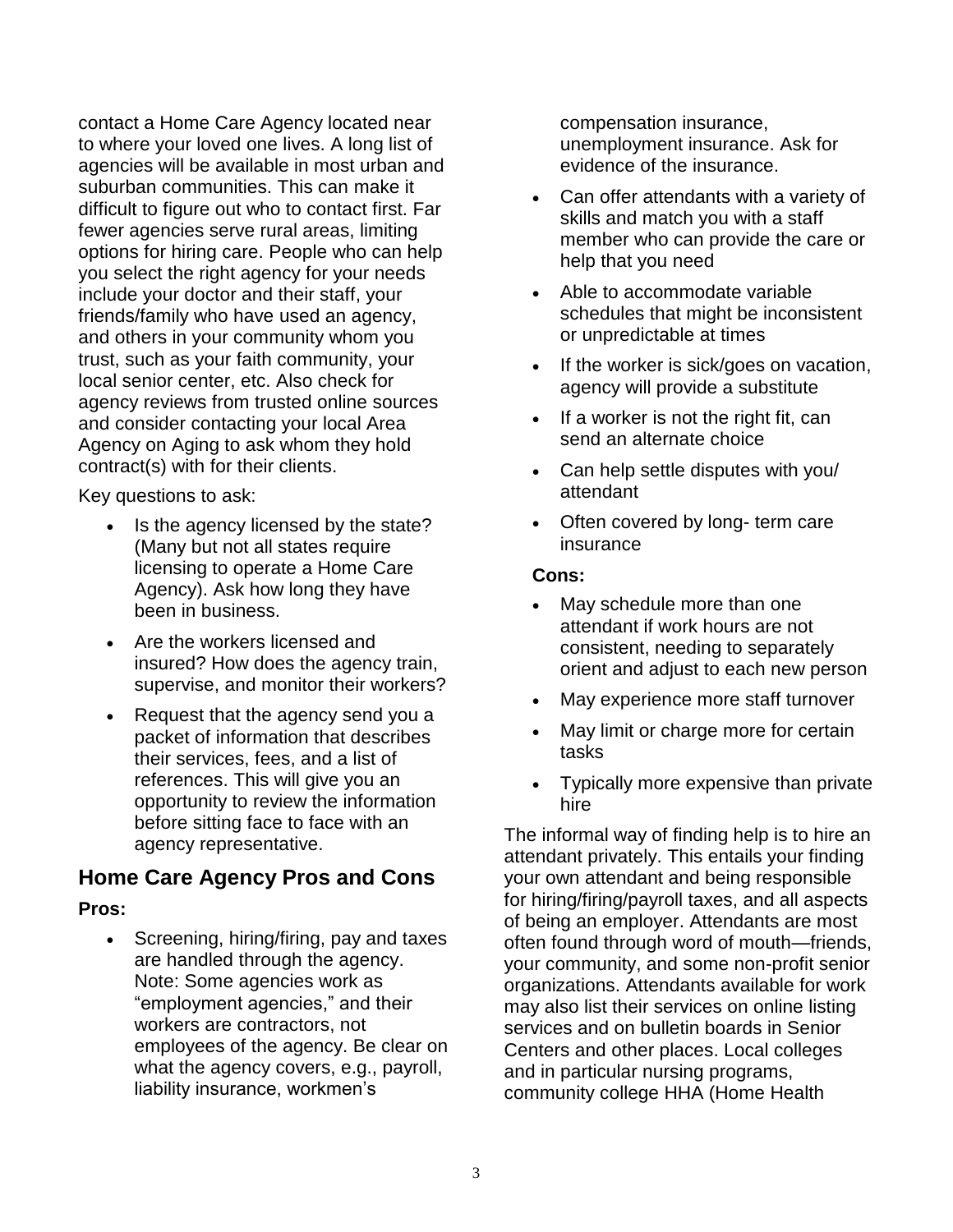Aide)/CNA (Certified Nursing Assistant) programs are good sources of available talent. If you are hiring privately, it is essential that you do a background check (See fact sheet [Background Checking:](https://www.caregiver.org/background-checking-resources-help)  [Resources That Help\)](https://www.caregiver.org/background-checking-resources-help). Check your home owners or apartment insurance for liability coverage. You may need to add it and also get workmen's compensation insurance.

#### *Key questions to ask:*

- What are the aide's credentials? Check with the credentialing body to confirm.
- Where has the aide worked previously? Ask for two to three references from former or current employers.
- Always contact the references asking about the care competency, compassion, and reliability of the worker.
- Is the aide legally eligible to work in this country? Ask to see verification (passport, green card, etc.)

## **Privately Hire**

#### **Pros:**

- You choose the person you want from a pool you have screened, and you are the "boss"
- More flexibility in tasks that can be performed
- Typically less expensive than going through an agency
- Greater opportunity to build a longterm relationship with the attendant(s)

#### **Cons:**

- If the worker is sick, it is your responsibility to find alternate help
- You are responsible for all aspects of being an employer: hiring/firing,

payroll, taxes, insurance, and employee disputes

May not be covered by long- term care insurance

## **What Will It Cost?**

The rules for hired help vary from state to state, and sometimes city to city. Start with state Department of Labor. You will need to familiarize yourself the regulations in the municipality where the help or care will be provided. First, find out what the minimum wage is in your area. Second, determine how many hours of help you require. In some states, if someone works more than 8 hours/day, they are eligible to be paid time and a half for 8–16 hours, and double time for 16–24 hours. If you have live-in help, some states require that the attendant get 5 hours of uninterrupted sleep. So, if you have a loved one who is up a lot at night, you might have to hire a nighttime attendant in order to give the daytime attendant a break. In other states you can hire someone for a "per diem" or "shift" rate, for example \$250/day for someone to be there 24/7, instead of an hourly rate. Third, if you hire privately, you will need to set up a payroll (see above). Some attendants prefer to be paid with a 1099 at the end of the year. This means they will be responsible for their own taxes. Be sure that they meet the local requirements for an independent contractor. Finally, some attendants will accept payment only in cash.

If you hire a Home Care Agency, they will establish the pay rate. Agencies will charge a different amount, depending on the kind of care that is needed, e.g. personal care versus dementia care. Also, an agency might have a minimum number of hours, for example, only 4-hour shifts. Or they will do a 2-hour shift but charge more per hour. For people who need full-time care, the options are a "live-in" who does the full 24 hours, a live-in plus an 8-hour shift for someone who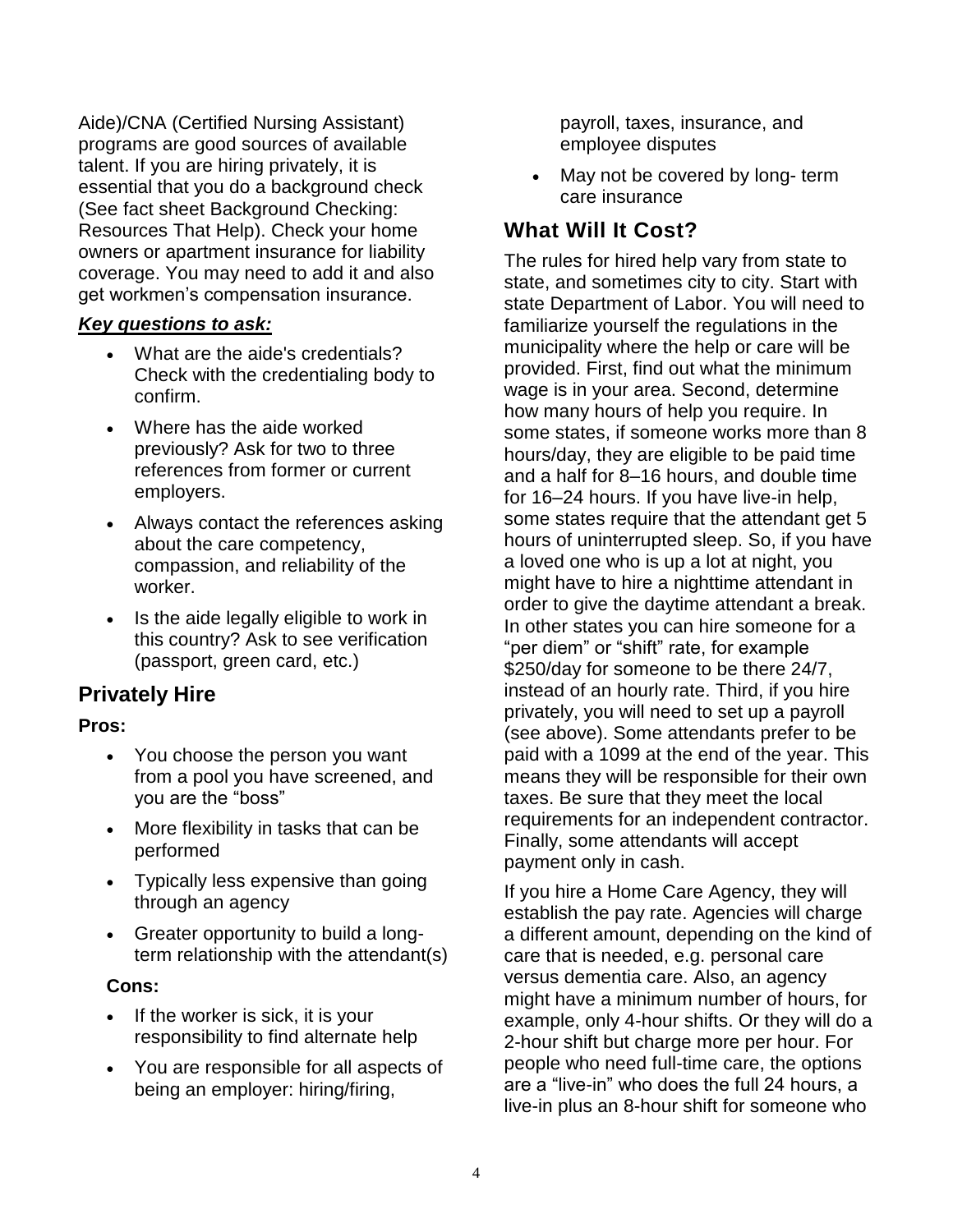needs someone to be awake and available during the night, two 12-hour shifts for people who may need someone awake at night, or three 8-hour shifts for someone who may need extra help due to heavy care needs.

Caregivers often ask whether they should pay the attendant if they take a vacation. Or if they should give a monetary or physical gift at holidays. Are yearly bonuses expected? If the attendant is terminated, not for cause, should they pay severance? These are individual decisions but important things to think about so you are not burdened with trying to figure them out when the time comes.

## **How Can I Afford It?**

Hiring in-home help can be expensive, particularly if you need full-time help. However, if you only need four hours once or twice a week, it can be more affordable the hourly cost varies depending on where you live in the United States.

If the care receiver has a long-term care insurance policy and the service provided meets the policy criteria, the benefits can offset the cost. Check the policy for how many days of care are required before the policy will start to pay. Determine whether there is coverage for hiring someone privately, or only for hiring through an agency. Some policies require that the attendant be a HHA, LVN (licensed vocational nurse) or CNA, and others do not.

The cost of a hired attendant might be tax deductible if it is considered medically necessary. Check with your tax accountant to see if this is the case in your situation.

If the care receiver is low income and qualifies for Medicaid (Medi-Cal in California), they may be able to get help through an in-home program called In-Home Supportive Services (IHSS). Check with

your local Medicaid office to see what services are available in your area. Medicaid benefits differ by state.

This type of care is an appropriate expenditure for use of the care receivers' personal savings. Often family will also contribute as needed to help cover the cost. Holding a family meeting to discuss the need for the home care service, the cost of the care, and the means available to cover the cost can help surface concerns from family members, and gain support to help cover the expense.

Some communities have sliding scale or low-cost home care through specialized funding. Contact your local Area Agency on Aging (AAA) to see what is available in your community. The Medicaid In-Home Supportive Services (IHSS) office may have a registry that is open to the public and can give you referrals for pre-screened attendants. Under Title IIIE of the Older Americans Act, funding distributed through your local Area Agency on Aging (AAA) offers help paying for respite care (temporary relief) and other caregiver related services. Faith communities and some senior service agencies also might be able to help you find lower cost attendant care in your area.

## **How Do I Find the Right Person?**

When hiring help, it is important to be clear about what it is you want the attendant to do. Write a job description that spells out the things you need help with and make a detailed list of the tasks you want done. Clarity is essential to effective communication and mutual understanding. For example, if you want help with housekeeping, list the kind of housekeeping duties that need to be performed vacuuming, cleaning the bathroom, washing dishes, doing the laundry, etc. Be clear about any specific ways that you want these duties performed, e.g. wash white items and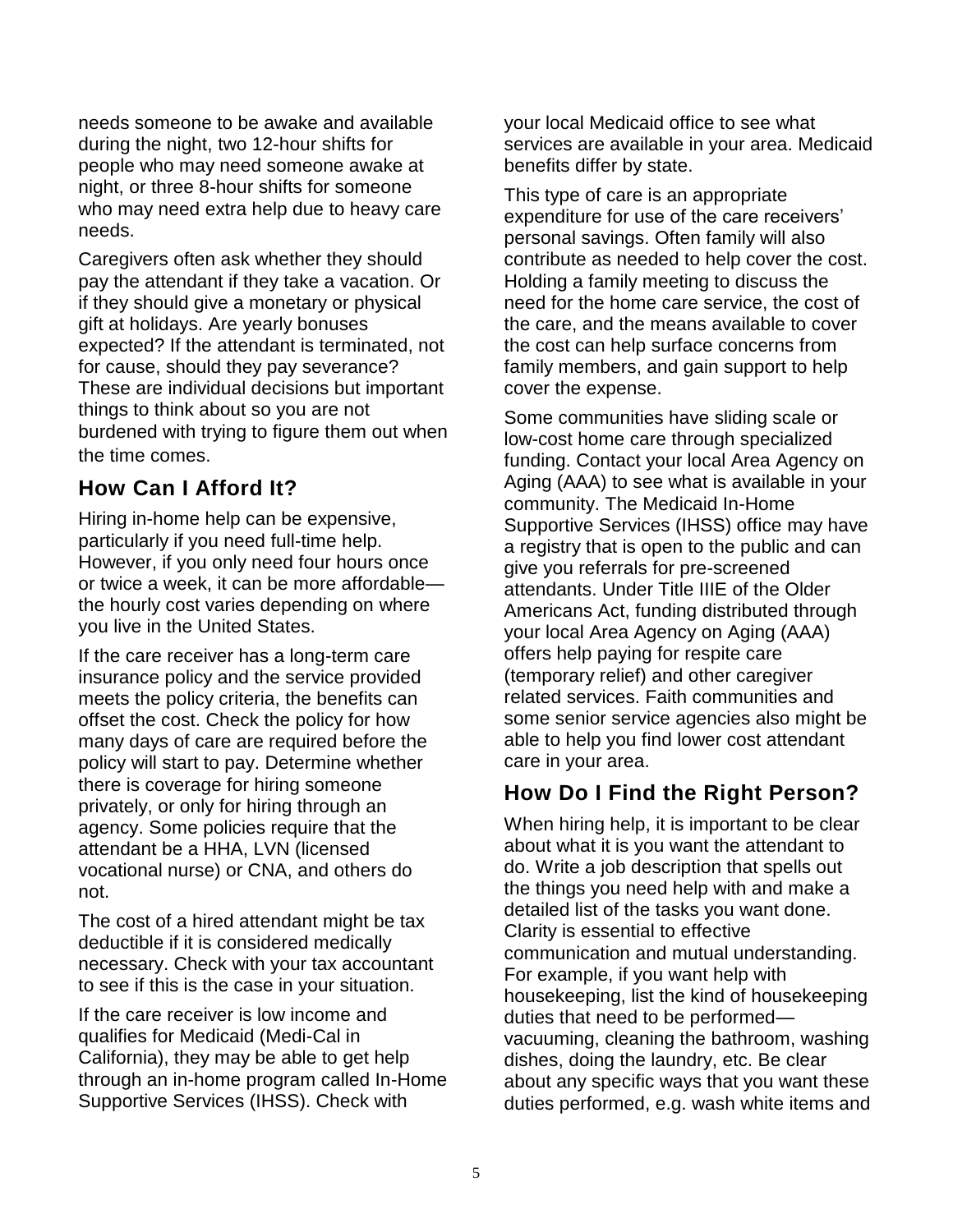colors separately. If you want personal care, does the care receiver need help with dressing, grooming, bathing, toileting, transferring? If you want someone to just "be there," does the care receiver like to take walks, watch TV (what shows?), talk, go out to lunch, play golf, read, be left alone (some people like chatty attendants and some people do not)? If there is a pet, does it need to be taken for a walk, do you want the poop in the backyard cleaned up, the kitty box cleaned out? (Check with the attendant for allergies to pets or fear of certain animals.). It is very important to find out the attendant's experience with dementia if you are hiring someone to care for a loved one with cognitive impairment. Give examples of situations you face and ask how they would handle them. (See below: "Write a Job Description")

Three general certifications exist for home care attendants. One is an HHA—home health aide, the second is a CNA—certified nursing assistant, and the third is an LVN licensed vocational nurse. They are trained to provide most levels of care in the home except for care requiring a registered nurse, e.g. giving an injection. Each state has different laws on what attendants can and cannot do, such as dressing changes on a wound or giving medications. In most settings, an attendant can put the medications in the care receiver's hand, but the care receiver must take the medications on their own. However, there might be rules on who can set up the medi-set with the pills in it, and whether or not the care receiver must take them out of the medi-set on their own.

Always check references. Always do a background check.

## **Writing a Job Description**

Once you have identified the types of help you need, write a job description. (See fact sheet Personal Care Agreements.) In

addition to including the tasks you have identified, also be specific about:

- **Training desired:** CNA (certified nursing assistant), LVN (licensed vocational nurse), HHA (home health aide)
- **Driving:** Do you want help transporting care receiver? Their car or yours? Reimbursement for mileage? Check with the DMV to confirm their driving record.
- **Transferring skills:** Getting someone out of bed, chair, using Hoyer lift
- **Experience with people with memory or other cognitive impairments**
- **Language skills:** Especially for people who are hard of hearing, or whose primary language is not English.
- **Housekeeping:** What sort of housekeeping do you want in addition to care for the care receiver? Cooking? If so, what kind of foods? Can the attendant accommodate a special diet?
- **Pets:** What kind of care do they require, and what do you expect the attendant to do?
- **Smoking:** Does the care receiver smoke? Does the attendant smoke? If so, is this ok? Where is smoking permitted?
- **Hours:** What times/days are you hiring for?

If hiring privately, also consider:

• **Wages:** Hourly or shift payment? Holiday, vacation, or sick pay (most states now require three paid sick days/year)? How will the attendant be paid, including withholding and taxes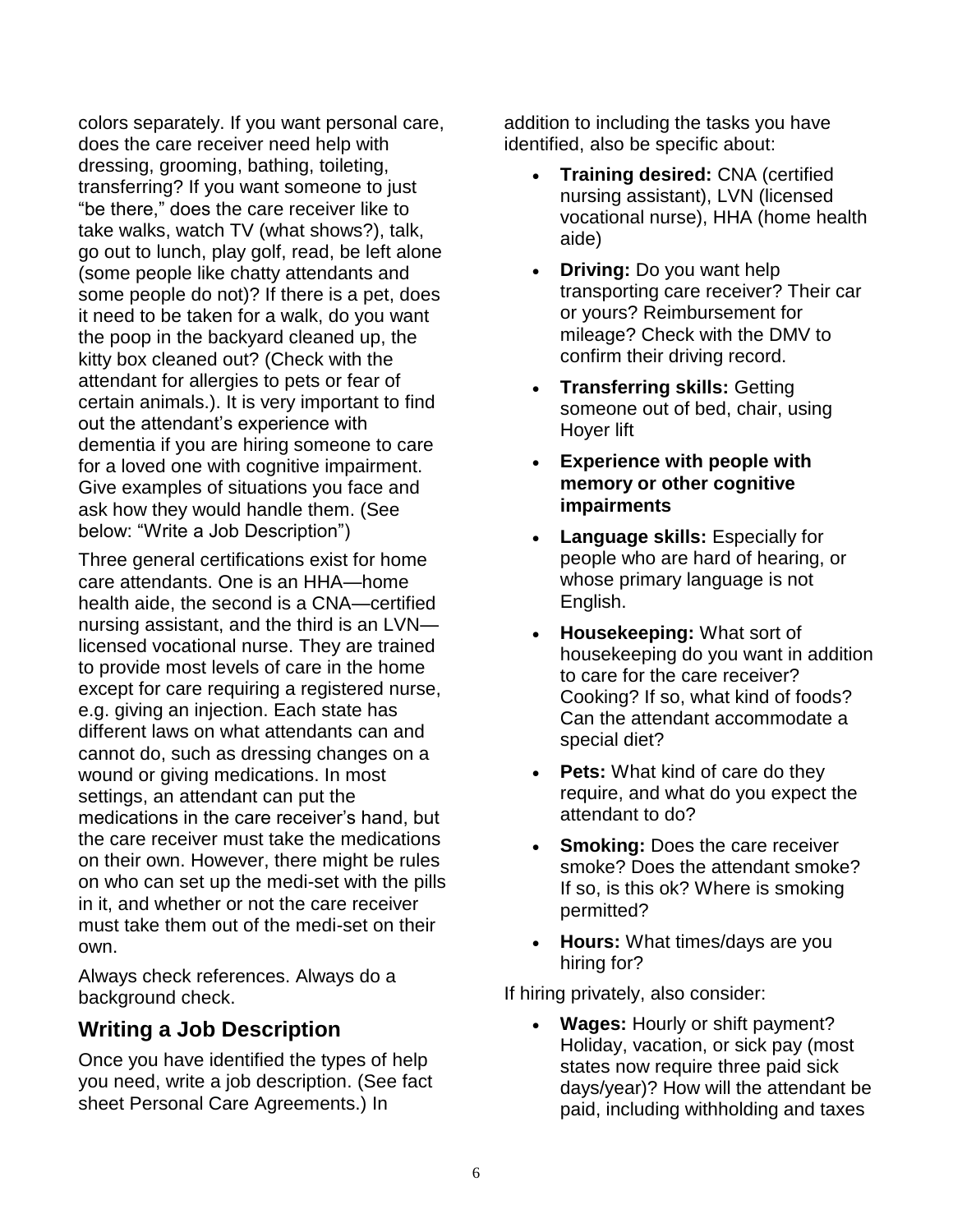(Social Security, Medicare, disability, unemployment)? Cash or check? Weekly, semi-monthly, monthly? Employee or contract worker (W-2 or 1099)? For a fee, an accountant or household employee payroll service provider can assume this responsibility.

• **Are you providing food** for meals, or does the attendant bring their own food?

## **Interviewing**

If you are hiring through an agency, you can shorten this process. If you need help right away, always go through an agency, as hiring privately takes time and energy to secure the right person or team of people. Often an agency representative will come to the house and interview you to find out what type of help you are seeking and will try to match you with the person in their employee pool who best meets your needs. However, having your job description will still be helpful in working with the agency.

Initial interview/screening can be done by phone. Ask for a resume and references. With those who seem like they would be right for your situation, you can set up an inperson interview either at your loved one's home or at a nearby coffee shop if you prefer. If appropriate, the care receiver should be present at the interview, as their input is important. Other family members or concerned individuals may also be present. Their input can help you make a good decision. The job description can be emailed to the applicant as a way to start the conversation.

Here are some initial questions for the interview:

- Why are you interested in this position?
- Tell me a little about yourself.
- Where have you worked before?
- What were your duties? Here is the job description for this position.
- What is your favorite kind of client? What pushes your buttons?
- Is there anything in the job description that you are uncomfortable doing?
- How do you deal with someone living with memory problems? Give an example.
- Describe your experience making meals for other people.
- How do you handle people who are angry, stubborn and/or fearful?
- Do you have a car? Would you prefer to drive your own car or our car in transporting? I'll need to see proof of insurance and a current driver's license.
- What is your experience transferring someone out of bed or chair and into a wheelchair?
- What is your availability? Days? Hours?
- Can you give me two work-related and one personal reference I can contact?
- I'll need personal identification that verifies that you can work in this country. Please bring it with you so that I can make a copy.

If the care receiver is present, watch the interactions between the attendant and the care receiver. Do they only respond to you, or do they include the care receiver in their answers? If the care receiver is not present, you might want to invite a top candidate back to meet the care receiver before making a final job offer.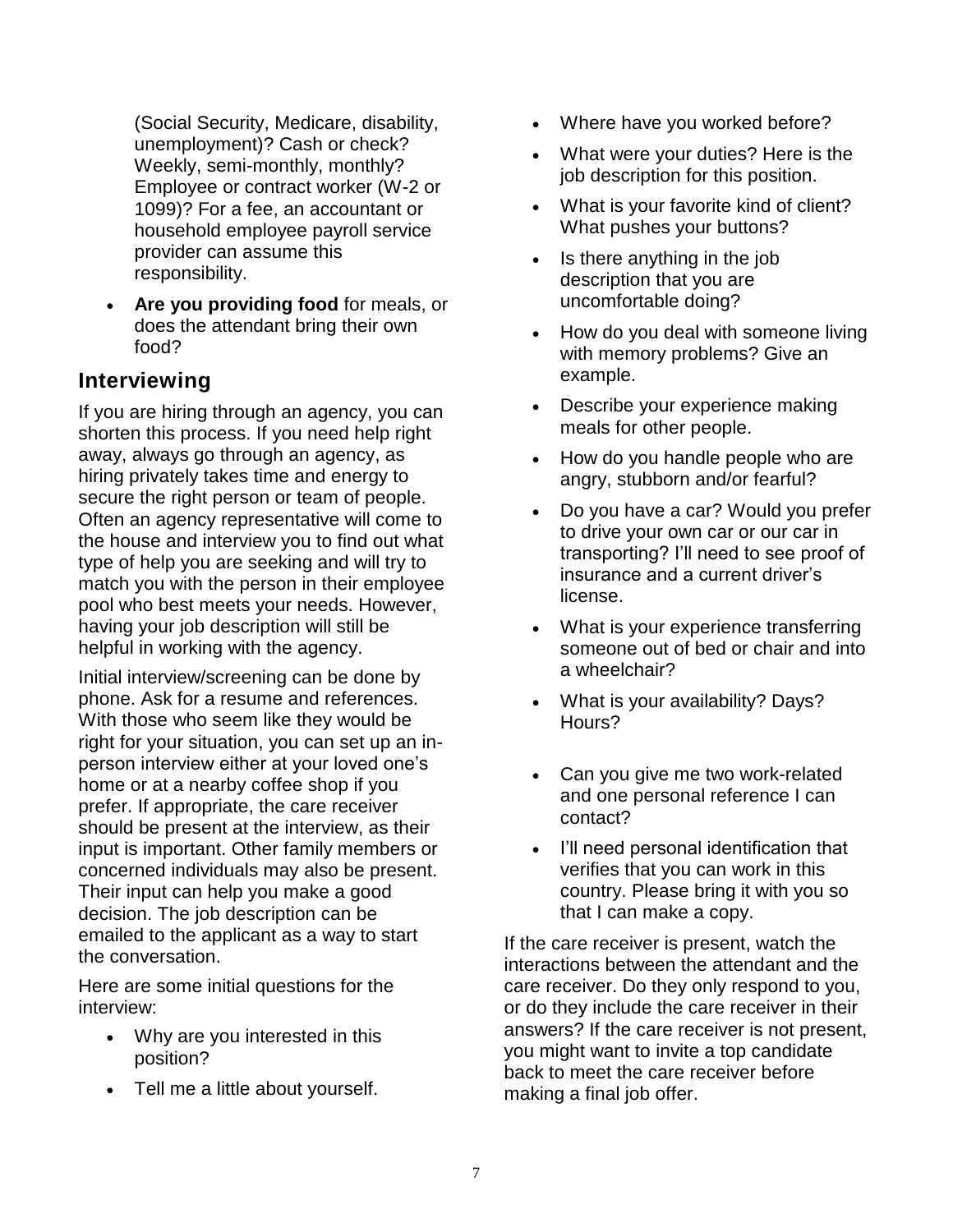Immediately after the interview, write down your impressions. Include input from the care receiver, if they were present, as well any other family/friends who were a part of the interview. Check your gut. How you feel about someone can go a long way in your finding the right person. Check the references. Have a list of questions to ask about their experience in working with this attendant.

If someone is looking for work, they are probably interviewing with others. Do not wait too long to make a job offer, as the person may have taken a different job. Arrange to meet to sign the contract and establish a start date.

## **Writing a Contract for Hiring Help**

If hiring privately, you will need to develop a contract. Use the job description as the basis of the contract. Alternatively, contact an attorney to help draft a simple agreement. The contract formalizes the agreement between you, the employer, and the attendant, the employee. It is signed by both of you. If problems should arise, either party can refer back to the written agreement to help negotiate solutions. In addition to the job description, the contract should have the following:

**Your name:** The employer

**Attendant's name:** The employee

— address, phone number, Social Security number

**Wages:** (see job description)

— Also include criteria for reimbursement, e.g. is there a petty cash fund for incidentals that the attendant buys? — If using their own car, will the attendant be paid mileage? — Get a copy of driver's license and car insurance

#### **What kind of paperwork do you want the attendant to keep?**

— Daily log?

— Medication administration list?

**Expectations for behavior:** Use of phone, smoking, being late

**Grounds for termination:** Notice with cause/notice without cause

**Date and sign the contract:** You and the attendant

## **What Are the Employer's Responsibilities?**

Significant legal and financial considerations exist for employers. (See also Resources at the end of this fact sheet.) Check your renter's or homeowner's insurance to see that it covers household employees. Be informed about your tax responsibilities if you have a hired employee. All U.S. employees must complete an Employment Eligibility Verification form I-9. This form verifies that the person is legally entitled to work in the United States. A W-9 form is also completed by the employee to set up payroll. You will also have to apply for an employer ID number.

Local services are often available to seniors who need assistance in filing tax statements for household employees, as well as help with doing the payroll. Check with your local Area Agency on Aging to find out what is available in in your area.

## **Communication**

Your relationship with the attendant, the care receiver's relationship with the attendant, the attendant's relationship with you, and the attendant's relationship with the care receiver are all very important. Good communication is essential for a good relationship. Schedule regular times to meet and discuss concerns, problems, and/or changes. Changes in care needs are to be